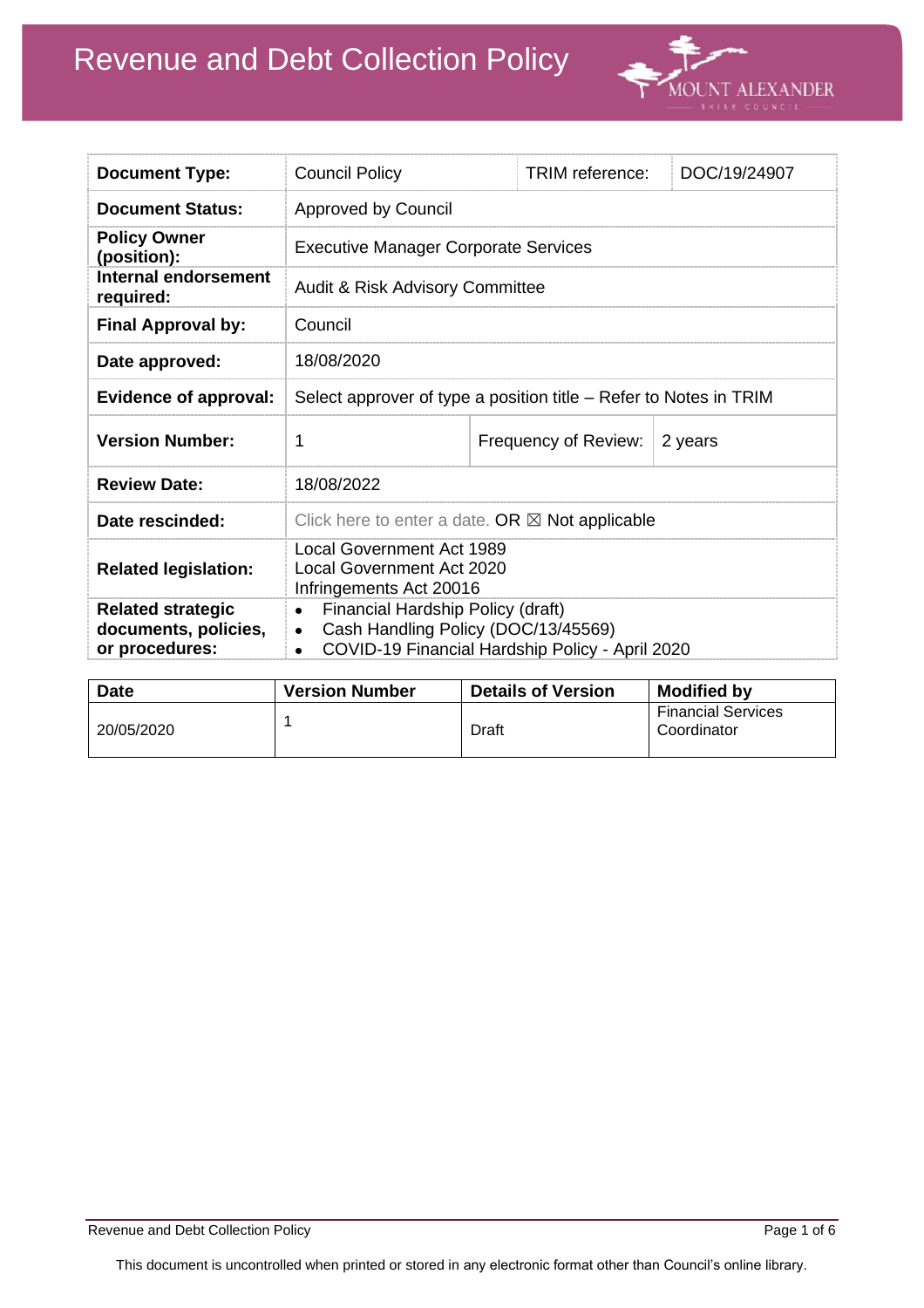

## **1. Purpose**

The purpose of this Policy is to:

- Establish a consistent approach for Council to manage the collection of revenue. Council has a responsibility to recover monies owing to it in a timely and efficient manner in order to finance its operations and ensure effective cash flow management.
- Ensure the integrity of all collection proceedings for both Council and the debtor.

## **2. Scope**

This Policy applies to:

- All staff who are involved in either raising invoices or collecting debts.
- Customers who owe monies to Council. This includes revenue included on rate notices or other miscellaneous invoices.

This Policy does not apply to the collection of rates and charges where financial hardship has been established according to the Financial Hardship Policy.

# **3. Policy**

## **3.1.Property rates and charges**

## Invoicing and payment terms

Annual Rates Notices are sent in the first quarter of the financial year, with instalment notices sent for the remaining three quarters of the year.

Arrangements and instalment dates for the payment of rates and charges are detailed in s167 of the *Local Government Act 1989* (the Act).

Interest will be charged on all overdue amounts in accordance with section 172 of the 1989 Act or section 120 of the 2020 Act (whichever is applicable), at the rate set under the *Penalty Interest Rates Act 1983*.

## Payment arrangements

A payment arrangement can be made at any time and interest will continue to accrue on overdue amounts. If rate payments are in arrears, any default from the payment arrangement may result in legal action to recover the debt.

To assist ratepayers, Council will be flexible regarding the type of arrangement entered into. However, to ensure the arrears do not increase in value, payments over a twenty four month period must cover the outstanding amount, the current year rates and any interest charges. Ratepayers who are unable to make this repayment should be assessed under the Financial Hardship Policy.

Revenue and Debt Collection Policy **Page 2 of 6** and Collection Policy **Page 2 of 6** and Page 2 of 6

This document is uncontrolled when printed or stored in any electronic format other than Council's online library.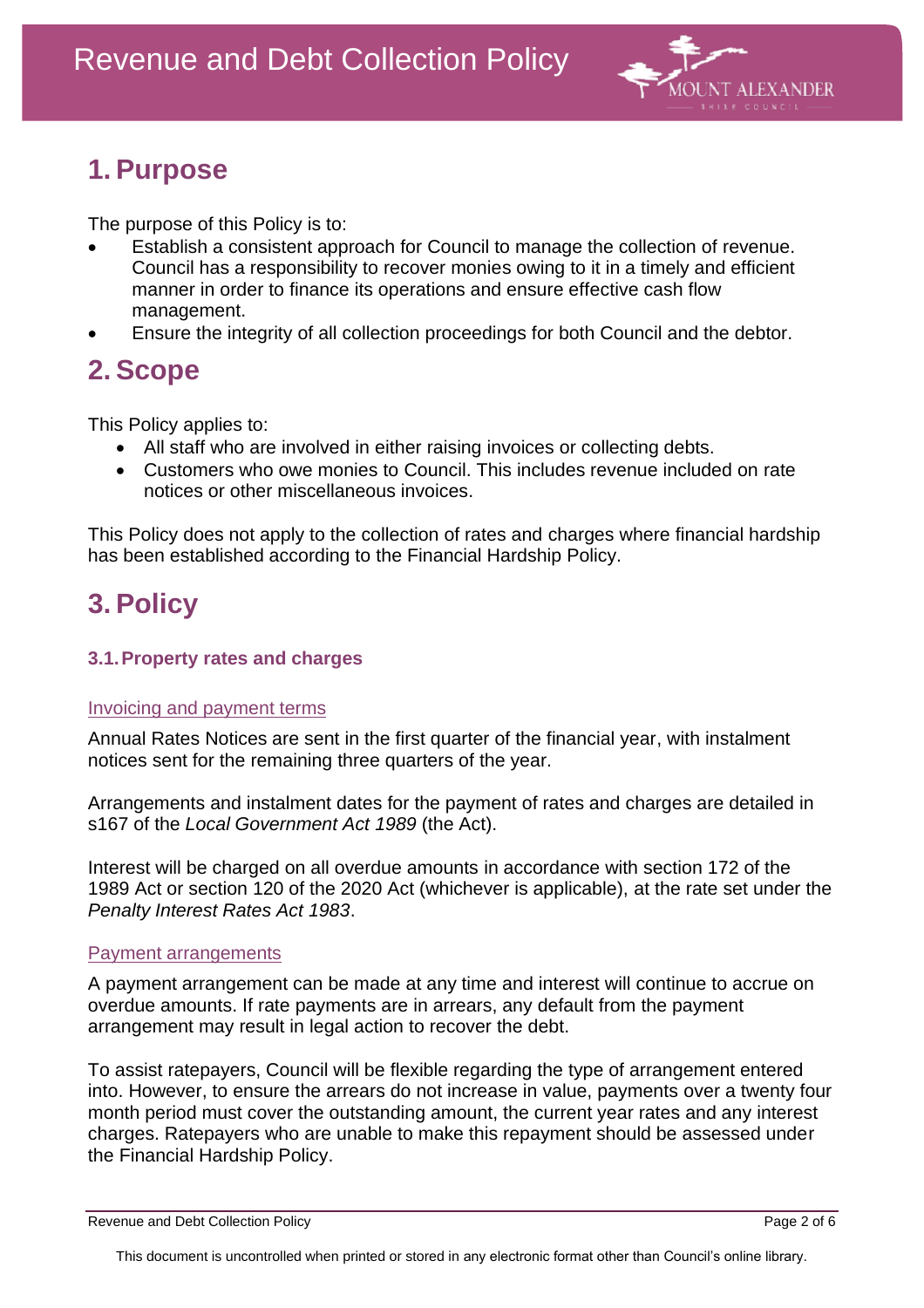

## **Collection**

Council may commence collection of overdue rates under the Act where:

- Financial hardship cannot be established and
- Where the payment of rates remains outstanding or
- Where there has been a default in an agreed payment arrangement.

Council will work with ratepayers to seek payment of any arrears. In some cases the collection process may involve legal action which could result in:

- Legal costs being incurred by the ratepayer or
- The credit history of the ratepayer being affected or
- The sale of property, by resolution of Council in accordance with the Local Government Act.

There are several other options available to Council to recover debt and these options will be exercised if appropriate (refer to the table in section 4).

## **3.2.Non-property related charges i.e. general debtors**

#### Invoicing and payment terms

A debt is created when the service is provided or when the invoice is created; whichever occurs first. Each tax invoice shall contain sufficient information so that the debtor can recognise the transactions included on the invoice.

Council's payment terms for general debtors are 30 days unless specific regulations apply. Council's payment terms for Community Wellbeing clients are 21 days from the issued statement date. Payments are to be receipted according to Council's Cash Handling Policy.

Interest will not be charged on overdue general debtors accounts. Where appropriate, legal costs will be charged on general debtor accounts that have been referred to Council's debt collection agency.

#### **Collection**

Unless subject to special collection arrangements, outstanding general debtor accounts will be followed up according to Council processes.

In extreme cases of non-payment, the Executive Manager Corporate Services, in conjunction with the appropriate service manager, can temporarily cease the provision of relevant Council services, with the exception of Community Wellbeing clients.

#### Deferral of an outstanding amount

If a debtor cannot meet their obligations by the due date it is in the interests of the debtor to contact Council at the earliest opportunity to negotiate a payment arrangement.

Revenue and Debt Collection Policy **Page 3 of 6** and 2 of 6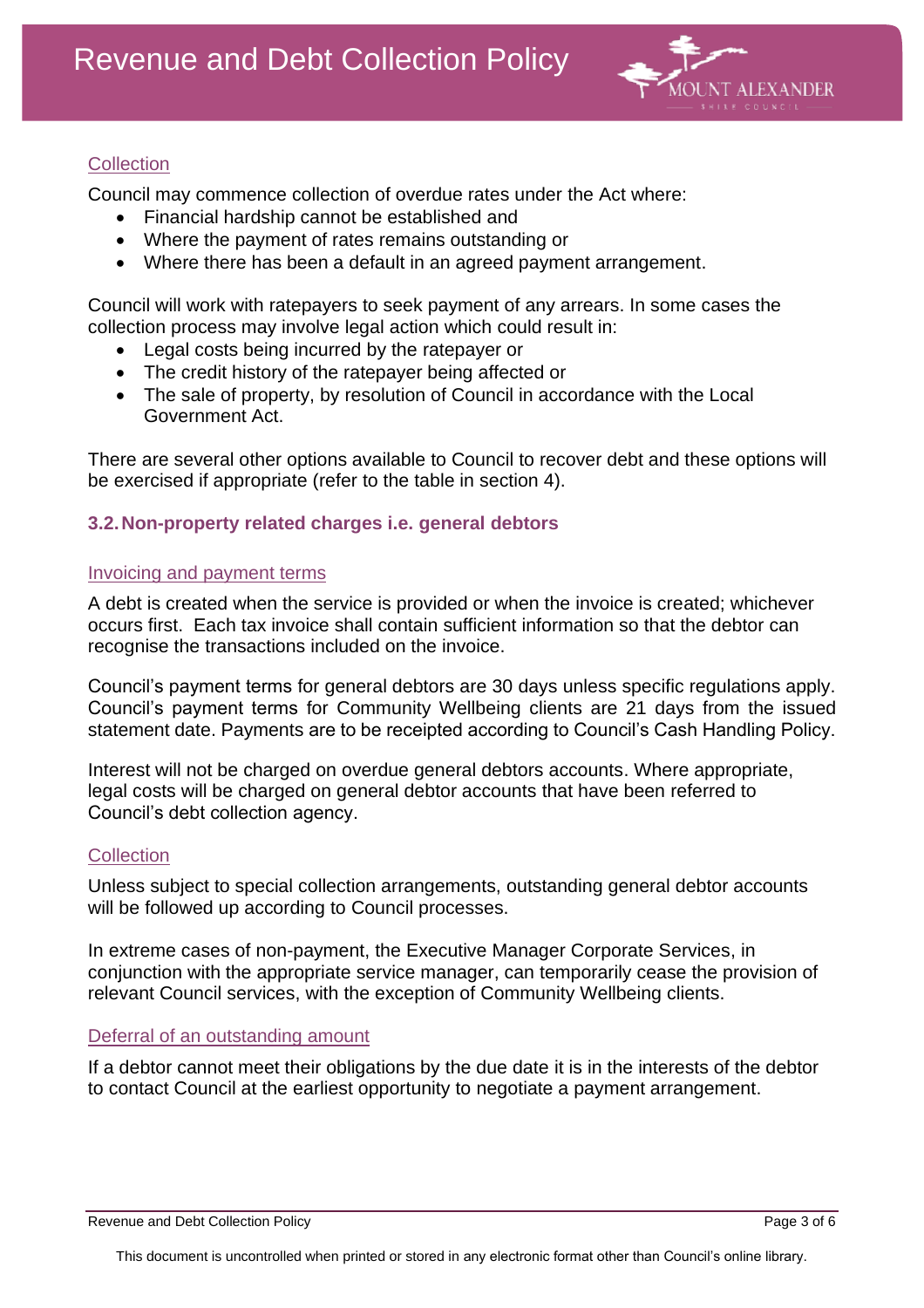

## **3.3.Special collection arrangements**

#### Food and Health Registrations

All food and health registration renewals, regardless of their value, must be followed up according to Council processes. Staff reporting to the Coordinator of Public and Environmental Health will perform outreach services to premises to assist in ensuring compliance with the relevant registration and communicating the consequence of nonpayment may result in infringements being issued.

#### Infringement Notices

The collection of infringements is governed by the *Infringements Act 2006* and is managed by Council's Community Safety and Amenity team. An infringement penalty must be paid within the period specified in the infringement notice, being a period of not less than 28 days after an infringement notice has been served.

#### Community Wellbeing Clients

In accordance with State and Federal Government funding guidelines, Council will assess a client's ability to financially contribute to the cost of their services. Any instances of inability to pay will be referred to the Community Wellbeing Unit for their feedback and guidance.

#### **3.4. Writing off an outstanding amount**

Outstanding debts may be written off under the following delegations:

| Less than \$20        | <b>Customer Service Officers</b>                 |
|-----------------------|--------------------------------------------------|
| Less than \$100       | <b>Rates Officer and Collections Officer</b>     |
| \$101 up to \$500     | <b>Financial Services Coordinator</b>            |
| Up to \$1,000         | <b>Manager Community Wellbeing</b>               |
| \$501 up to \$1,000   | <b>Executive Manager Corporate Services</b>      |
| \$1,001 up to \$5,000 | <b>Director Corporate and Community Services</b> |
| \$5,001 and above     | <b>Chief Executive Officer</b>                   |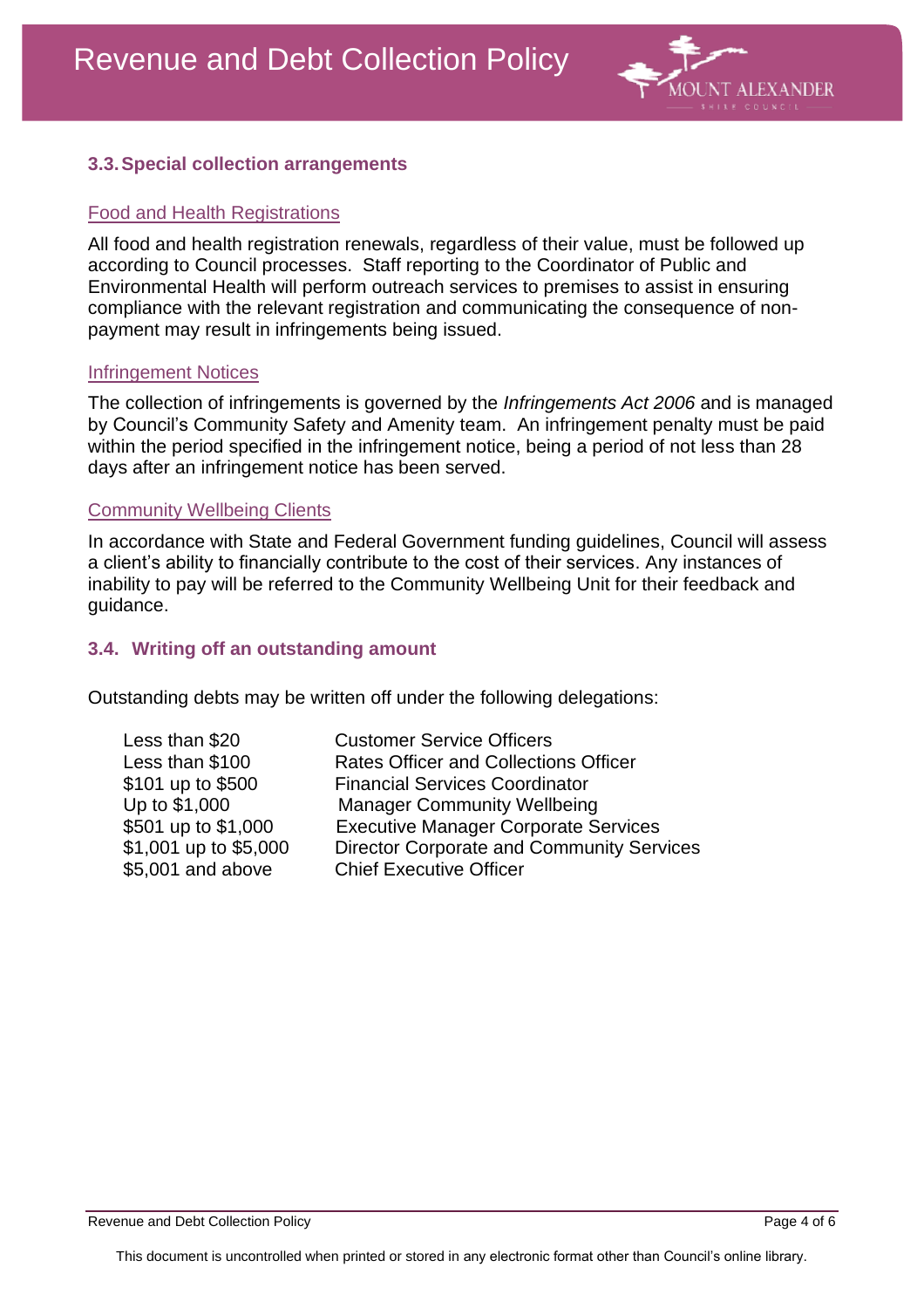

## **3.5. Responsibilities**

| <b>Position</b>                                               | <b>Responsibility</b>                                                                                                                                                                                                                                                                                                                    |
|---------------------------------------------------------------|------------------------------------------------------------------------------------------------------------------------------------------------------------------------------------------------------------------------------------------------------------------------------------------------------------------------------------------|
| <b>Collections Officer</b>                                    | Debtor management<br>Administration of debts and payment arrangements<br>Approval of property debts referred to our Debt Collection<br>Agency<br>Performing credit checks before a new account for landfill<br>customers can be created.                                                                                                 |
| <b>Financial Services</b><br><b>Coordinator</b>               | Overall responsibility for the implementation of this Policy.<br>Approval of general debts referred to our Debt Collection<br>Agency.<br>Write off of debts within delegated value.                                                                                                                                                      |
| <b>Executive Manager</b><br><b>Corporate Services</b>         | Approval of debtors to be issued Judgement through the debt<br>collection process.<br>Write off of debts within delegated value.                                                                                                                                                                                                         |
| <b>Director Corporate</b><br>and Community<br><b>Services</b> | Write off of debts within delegated value.                                                                                                                                                                                                                                                                                               |
| <b>Chief Executive</b><br><b>Officer</b>                      | Write off of debts within delegated value.                                                                                                                                                                                                                                                                                               |
| Ratepayer                                                     | Communicate with Council regarding any change in<br>circumstances affecting their ability to pay monies owed.                                                                                                                                                                                                                            |
| <b>Other</b>                                                  | Waste and Recycling Coordinator is to approve the creation of<br>any landfill debtor accounts.<br>Coordinator Public and Environmental Health must approve all<br>food and health registration debts referred to the debt<br>collection agency.<br>Manager Community Wellbeing to approve any Community<br>Wellbeing write off of debts. |